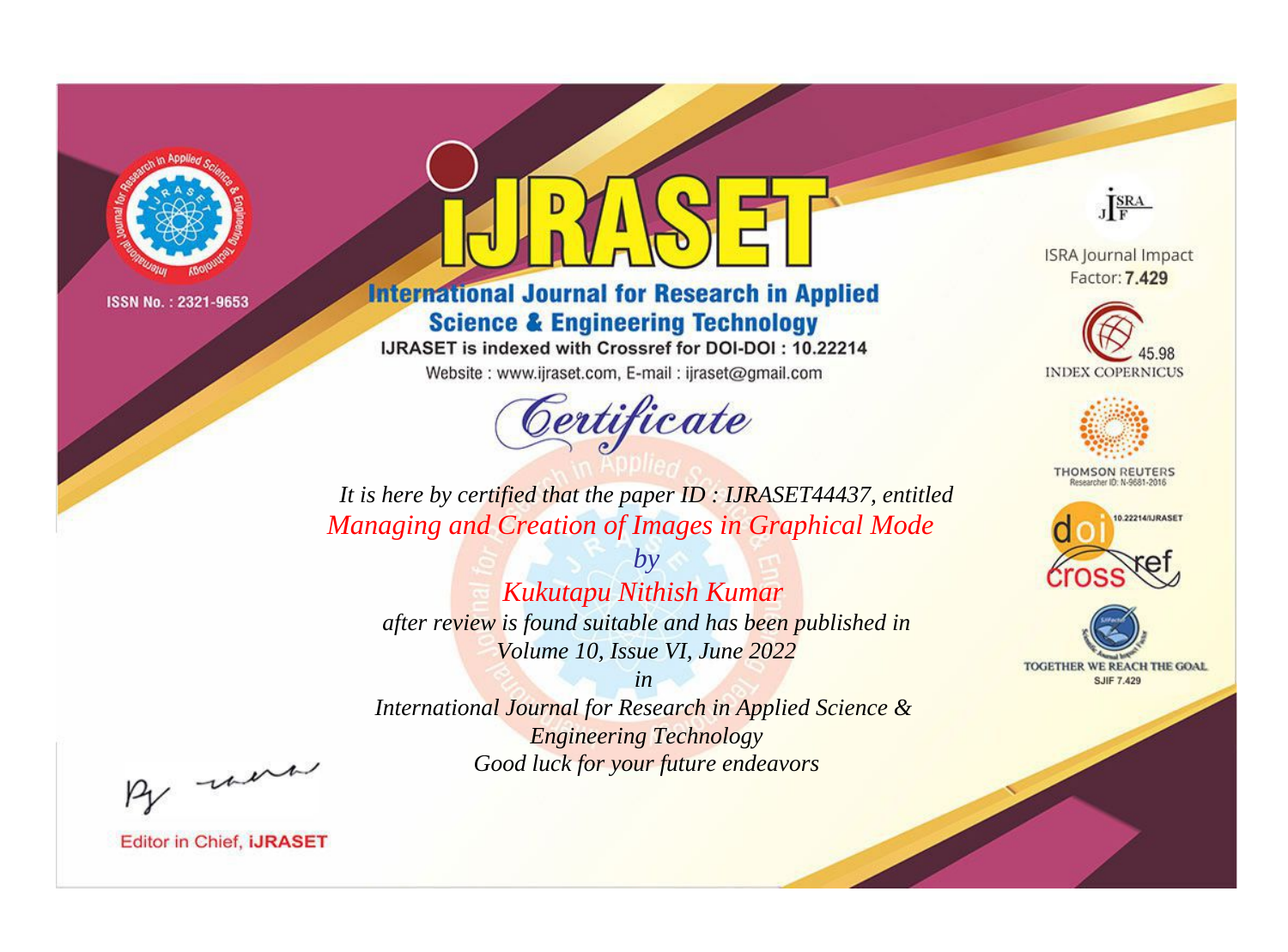

# **International Journal for Research in Applied Science & Engineering Technology**

IJRASET is indexed with Crossref for DOI-DOI: 10.22214

Website: www.ijraset.com, E-mail: ijraset@gmail.com



JERA

**ISRA Journal Impact** Factor: 7.429





**THOMSON REUTERS** 



TOGETHER WE REACH THE GOAL **SJIF 7.429** 

*It is here by certified that the paper ID : IJRASET44437, entitled Managing and Creation of Images in Graphical Mode*

*by Teegala Bhargav Reddy after review is found suitable and has been published in Volume 10, Issue VI, June 2022*

*in International Journal for Research in Applied Science &* 

*Engineering Technology Good luck for your future endeavors*

By morn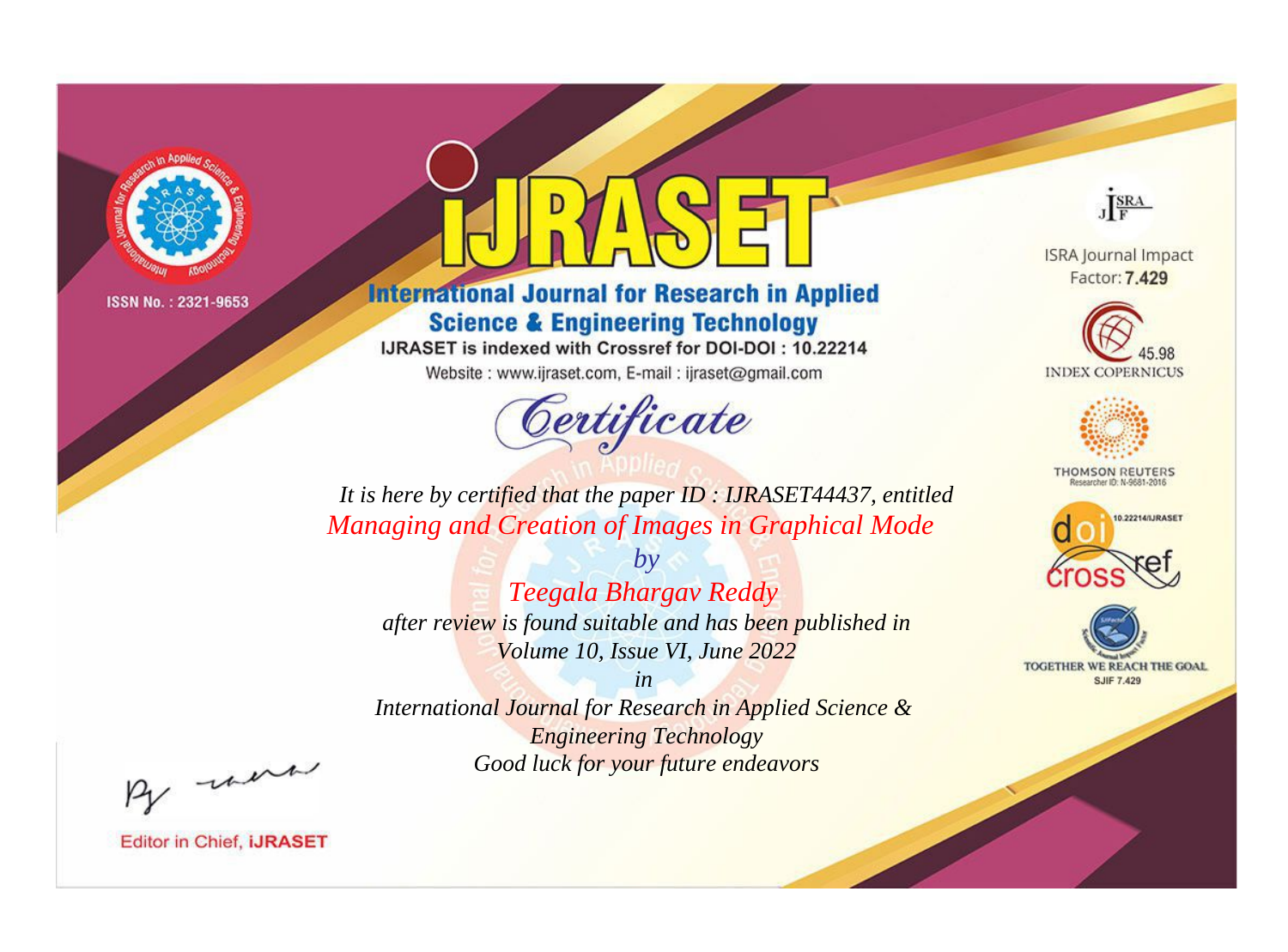

# **International Journal for Research in Applied Science & Engineering Technology**

IJRASET is indexed with Crossref for DOI-DOI: 10.22214

Website: www.ijraset.com, E-mail: ijraset@gmail.com



JERA

**ISRA Journal Impact** Factor: 7.429





**THOMSON REUTERS** 



TOGETHER WE REACH THE GOAL **SJIF 7.429** 

*It is here by certified that the paper ID : IJRASET44437, entitled Managing and Creation of Images in Graphical Mode*

*Manelli Mahesh Chary after review is found suitable and has been published in Volume 10, Issue VI, June 2022*

*by*

*in International Journal for Research in Applied Science & Engineering Technology*

*Good luck for your future endeavors*

By morn